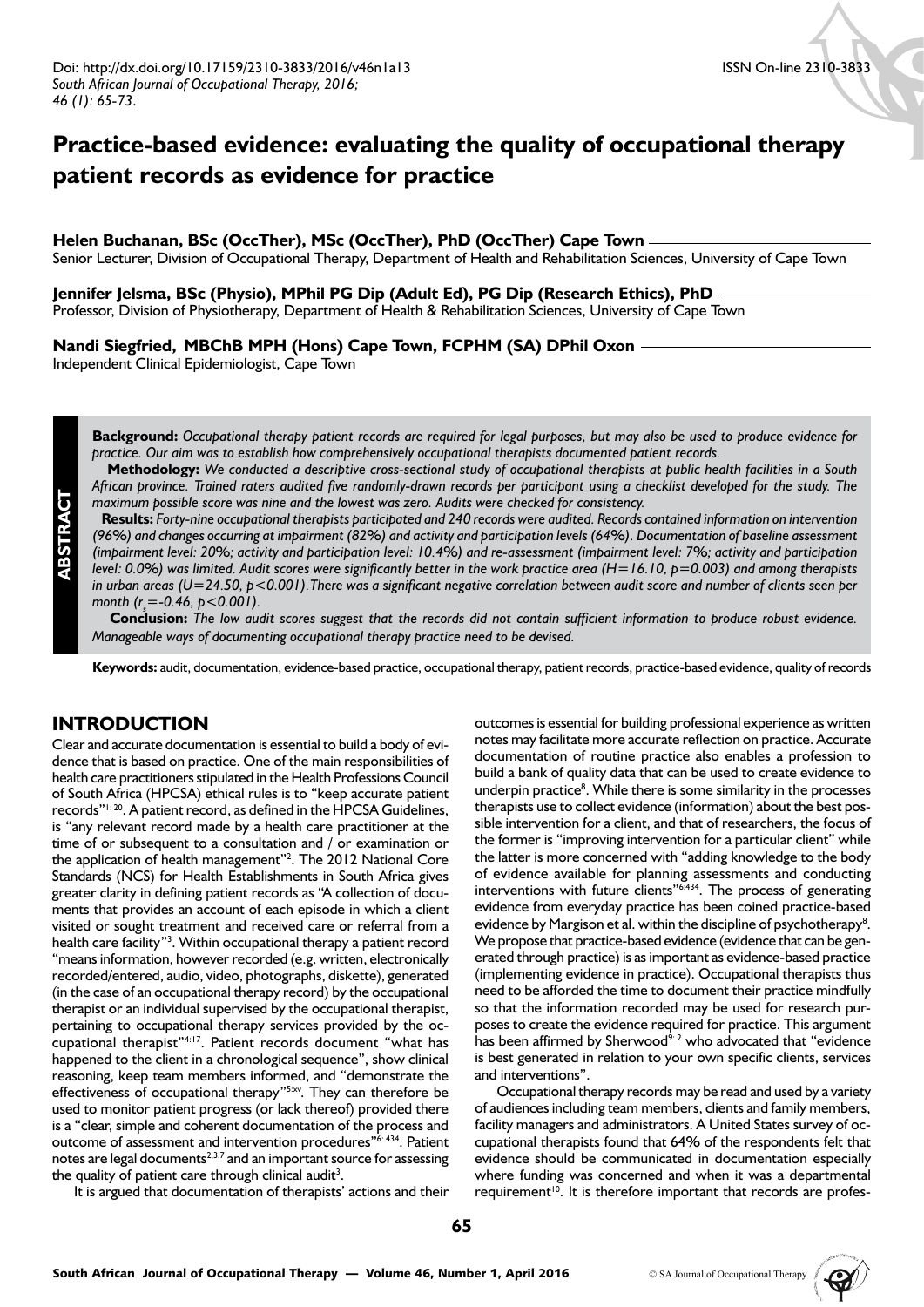sional and of a satisfactory standard<sup>5</sup>. This implies that they should be accurate and complete and provide a clear description of what has occurred in occupational therapy<sup>5</sup>. Although occupational therapists regard record keeping as important, it can cause uncertainty and frustration. Participating occupational therapists in a Swedish study experienced several professional dilemmas related to their documentation practices which influenced what they recorded in their patient notes<sup>11</sup>. Dilemmas included using everyday language as opposed to professional language, highly structured notes versus providing a comprehensive picture of the patient, juridical and ethical demands compared to environmental conditions, varying expectations of those accessing the notes, and conflicts between occupational therapy reasoning and medical reasoning. Factors within the workplace, such as time, routines, and tasks expected by other professionals, also affected their ability to document properly<sup>11</sup>.

Unlike countries such as Canada and the United States where documentation guidelines have been developed<sup>4,12</sup>, there are no specific guidelines for occupational therapy documentation in South Africa. The HPCSA Guidelines on patient records<sup>2</sup> which apply to all health professions under their auspices, state that records should be complete, concise, consistent, and use a standardised format<sup>2</sup>. They explain a "standardised format" as notes containing "the history, physical findings, investigations, diagnosis, treatment and outcome" in that order<sup>2</sup>. Provision of such a structure enables the information to be assimilated and summarised. It is evident from the language used that the criteria have been devised with medical doctors in mind, but modifications are possible to make the criteria suitable for occupational therapy as practiced in clinical settings. According to the HPCSA Guidelines therefore, occupational therapy records should include: the patients' personal particulars and bio-psychosocial history, the time, date and place of each occupational therapy encounter, assessment of the patient's condition with the findings, the proposed intervention, referral details if relevant, the patient's response to treatment, information on absence from work with reasons, and written proof of informed consent where applicable. This aligns closely with Tickle-Degnen's recommendations<sup>6:435</sup> that occupational therapy records include "descriptive attributes about the client and the context of the assessment and intervention, the client's responses during the assessment, and intervention effectiveness for the client". Occupational therapy guidelines for documentation guide therapists in what to include in their patient records in addition to the fundamental aspects required (such as the patient's name, date of contact, and the therapists name and signature $4,12$ .

The implementation of the NCS for Health Facilities in South Africa which "assist in setting the benchmark of quality care against which delivery of services can be monitored"<sup>3:8</sup> form part of the South African Department of Health's initiatives to improve the quality of health care. Domain 6 (Operational Management) within the NCS includes a section on medical records with one of the performance standards being that "Patient information is accurately and completely recorded according to clinical, legal and ethical requirements"<sup>3</sup>. Compliance in this regard is measured with an audit checklist. Audits of patient records provide basic data about decisions and intervention<sup>13,14</sup>. To conduct an audit, specific criteria based on clearly-defined standards need to be identified. These should relate to the focus of the audit and are used to measure performance<sup>15</sup>. Changes may be implemented after an audit, and practice re-evaluated at a specified time to establish whether there has been an improvement in quality<sup>15</sup>. This statement is supported by a Swedish study that identified a great need for quality improvements in occupational therapy documentation and advocated for additional "education and training supporting efficient documentation routines"<sup>16:79</sup>.

The purpose of this study was to examine the extent to which occupational therapy records could be used to generate evidence for practice. The aim was to explore how comprehensively occupational therapists at public health facilities in a South African province completed their patient records. The specific objectives were: 1) to establish, using an International Classification

of Functioning, Disability and Health (ICF) Framework<sup>17</sup>, which aspects were routinely assessed and recorded; and 2) to explore the factors that were associated with satisfactory completion of patient records.

# **METHODS**

# **Study design**

The study used a descriptive, cross-sectional design. Cross-sectional studies collect data "from a sample of individuals (or groups) at a particular point in time as a basis for inferring the characteristics of the population from which the sample comes."<sup>18:53</sup> The study was descriptive as it set out to describe a particular phenomenon (the type of information captured in occupational therapy patient records) in a specific sample<sup>18</sup>.

### **Population and sampling**

The population included occupational therapists employed by the Western Cape Department of Health (DOH). Refer to *Table I* for details.

| <b>Type of</b><br>setting                                      | No. of<br><b>facilities</b> | Care<br>priority       | Occupational<br>therapy clinicians<br>No. (%) |  |  |  |
|----------------------------------------------------------------|-----------------------------|------------------------|-----------------------------------------------|--|--|--|
| Level 3/Central<br>hospital                                    | 3                           | Acute                  | 31(34.8)                                      |  |  |  |
| Level 2/Regional                                               | 3                           | Acute                  | 5(5.6)                                        |  |  |  |
| District Health<br>Service                                     | $60*$                       | Acute                  | 21(23.6)                                      |  |  |  |
| Specialised<br><b>Health Service</b>                           | $\mathbf{2}$                | Non-acute              | 12(13.5)                                      |  |  |  |
|                                                                | 3                           | Acute and<br>non-acute | 20(22.5)                                      |  |  |  |
| Total                                                          | 71                          |                        | 89 (100.0)                                    |  |  |  |
| * 54 community health centres/clinics and 6 district hospitals |                             |                        |                                               |  |  |  |

#### **Table I: Population of occupational therapists (N=89)**

Occupational therapists carrying a patient load who worked at least 20 hours per week were eligible to participate. For practical reasons, therapists working more than 115 kilometres from Cape Town were excluded. Those planning to take leave during the study, or who were leaving the employ of the DOH before the end of the study, were also excluded due to the impact on the outcome data. Recruitment occurred initially through the Metropole Occupational Therapy in Health (MOTH) Forum<sup>a</sup>. In addition, three information sessions were held and therapists who could not attend were contacted by a research co-ordinator who explained the purpose and details of the study. Occupational therapy managers were asked to recruit staff in their departments and acted as the liaison for the principal investigator and research coordinator who checked that participants met the eligibility criteria. All occupational therapists that met the criteria and signed consent were included.

#### **Development of the audit instrument**

As the focus of our study was on measuring the extent to which participants completed their patient records rather than evaluating the quality of their practice, an audit was the most appropriate choice of method<sup>20</sup>. Audit instruments apply specific best practice criteria to current practice to improve the quality of healthcare<sup>15,21</sup>.



a MOTH Forum meetings are held monthly and attended by a representative, usually the head of department, from each occupational therapy department or service. The purpose of the Forum is 'to enable and facilitate collaborative efforts, in striving for an occupational therapy service of excellence, within the public sector'<sup>19: 1</sup>.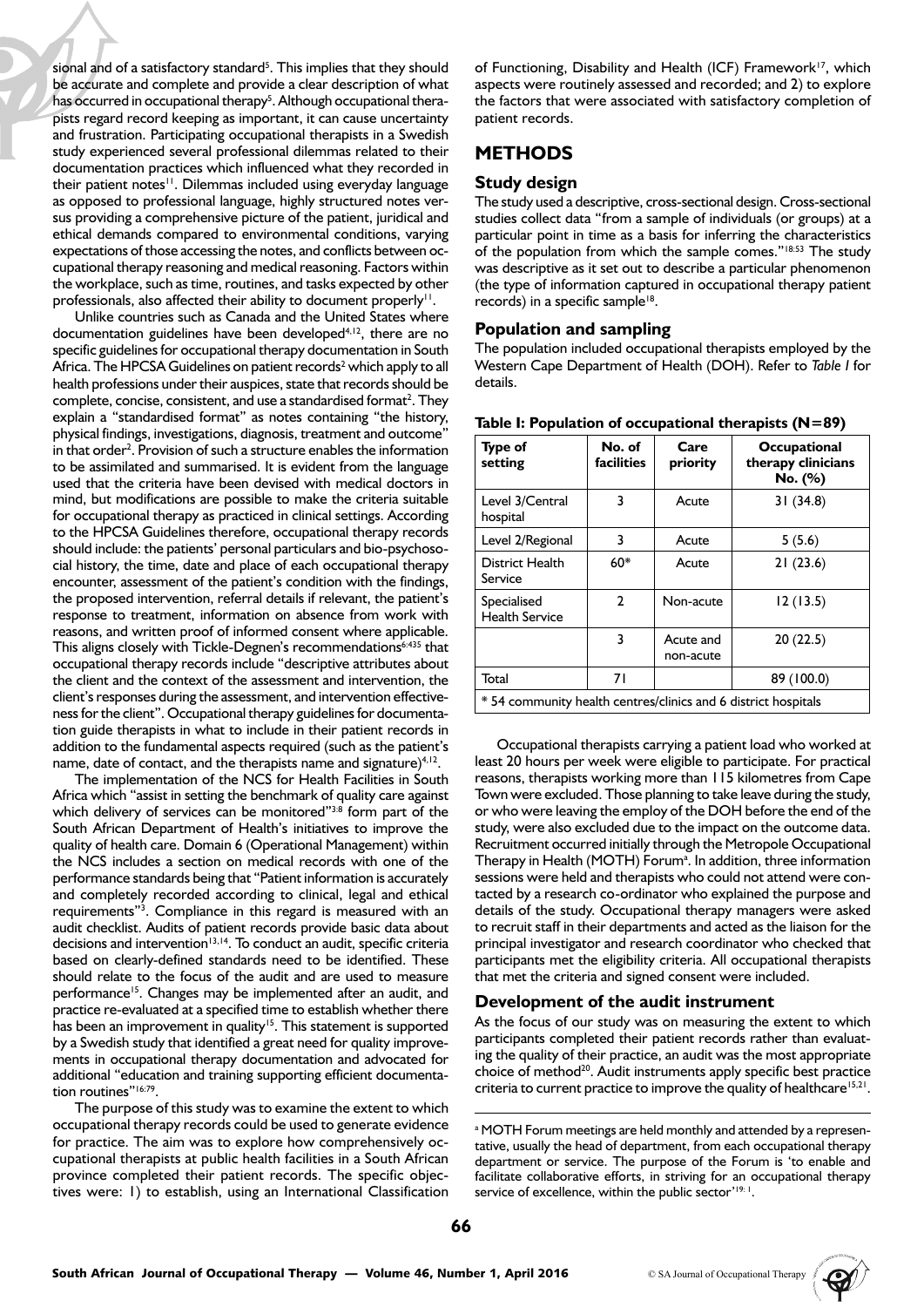Although incomplete documentation and missing data were a concern, the intention was not to capture the participants' reasoning processes but rather to develop a profile of their record-keeping.

A systematic review to identify suitable data collection instruments<sup>22</sup> revealed three: a chart-stimulated recall evaluation form for assessing competence in occupational therapists $23$ , a chart audit form measuring the use of outcome measures $^{24}$  and an audit tool for evaluating the quality of occupational therapy records in a province in South Africa<sup>25</sup>. As none of these instruments were suitable in their entirety for the purpose of the study, an audit checklist was developed based on these instruments. Items were selected if they contributed to answering the question: "What would one expect to see in patient notes aimed at creating evidence for practice?"

### **Development of the grading rubric**

A grading rubric (available from the first author on request) with descriptors for each item was developed to guide scoring<sup>26</sup>. This was refined and finalised during the piloting process by discussing the results for each pilot test with the raters, identifying the reasons for discrepancies between scores and revising the rubric accordingly. Further information on the development and scoring of the rubric is provided in the data collection section.

# **Initial validation**

The initial audit instrument containing six dichotomous scale (yes/ no) items was sent to an expert panel to review its face validity and content validity. The panel consisted of two international colleagues with audit experience and two local experts. Feedback from the panel led to the inclusion of the  $ICF<sup>27</sup>$  as a framework to differentiate between assessment, intervention and re-assessment at impairment, activity and participation levels, in order to gauge the focus of interventions. The clinical utility of this revised 15-item checklist (with a four-point rating scale) was pre-tested by the principal investigator who audited 10 patient records from one of the facilities from which study participants would be recruited. This resulted in the refinement of the audit criteria and the inclusion of a not applicable response option.

#### **Recruitment and training of raters**

Two occupational therapists were employed and trained to conduct the audits. Training entailed explaining each audit checklist item, clarifying terminology<sup>27</sup>, discussing scoring with the rating scales and using the checklist on patient records. One record was audited jointly by the principal investigator and both raters, and three records were subsequently rated with increasing levels of

independence to address inter-rater reliability (IRR). After each audit, scores were discussed and reasons for differences identified.

# **Pilot testing and further validation**

After training was complete, four pilots were conducted with a set of 10 records each to test the IRR and refine the 15-item checklist. Audits were conducted independently by the two raters with no discussion permitted. As the first four pilots revealed poor IRR for several items, with no consistency in how each item performed, the rating categories were collapsed to form a dichotomous scale. Re-analysis of the data did not however improve its reliability, therefore the four-point scale was retained. Examination of the item scores across the four audits revealed that the disagreements occurred in the items referring to activity and participation. These two levels were therefore combined. In addition, item 4 (Recording of baseline assessments) was redundant as recording of a baseline assessment had already been scored in a previous item.

The revised 10-item checklist (four-point rating scale) was tested in a further two pilots but the IRR deteriorated further with six or more items having less than satisfactory values. Feedback from the two international panel members resulted in the rating scale being converted to a dichotomous scale (A. McCluskey, PhD, email communication, 31 July 2008), with more specific descriptors containing only one criterion being developed (M. Law, PhD, email communication, 25

#### **Table II: Audit checklist**

| Record no. $\dots$                                                                                                          | No<br>(0)                  | Yes $(1)$ | N/A<br>(exclude) | Comments |
|-----------------------------------------------------------------------------------------------------------------------------|----------------------------|-----------|------------------|----------|
| Baseline assessment<br>at impairment level                                                                                  |                            |           |                  |          |
| <b>Baseline assessment</b><br>at activity and partici-<br>pation level                                                      |                            |           |                  |          |
| Goals of intervention                                                                                                       |                            |           |                  |          |
| Evidence-base for<br>any OT intervention<br>performed                                                                       |                            |           |                  |          |
| Recording of inter-<br>vention at impair-<br>ment, activity or<br>participation level                                       |                            |           |                  |          |
| Monitoring changes<br>in client's condi-<br>tion between two<br>or more contacts at<br>impairment-level                     |                            |           |                  |          |
| Monitoring changes in<br>client's condition be-<br>tween two or more<br>contacts at activity $\&$<br>or participation level |                            |           |                  |          |
| Re-assessment at<br>impairment level                                                                                        |                            |           |                  |          |
| Re-assessment at<br>activity &/or participa-<br>tion level                                                                  |                            |           |                  |          |
| <b>SUB-TOTAL SCORE</b>                                                                                                      |                            | $(A)$     | $\ldots$ (B)     |          |
|                                                                                                                             | <b>SCORE OBTAINED (A):</b> |           |                  |          |
|                                                                                                                             | MAXIMUM SCORE (9-B):       |           |                  |          |

#### **Table III: Inter-rater reliability for audit items**

| Item<br>no     | Item                                                                                                                 | Kappa (p)       | Strength of<br>agreement |
|----------------|----------------------------------------------------------------------------------------------------------------------|-----------------|--------------------------|
|                | Baseline assessment at impairment-level                                                                              | 0.60(0.029)     | Moderate                 |
| $\mathbf{2}$   | Baseline assessment at activity- and participation-<br>level                                                         | 1.00(0.001)     | Perfect                  |
| 3              | Goals of intervention                                                                                                | 0.60<br>(0.019) | Moderate                 |
| 4              | Evidence-base for any OT intervention performed                                                                      | 1.00(0.001)     | Perfect                  |
| 5              | Recording of intervention at impairment, activity<br>or participation level                                          | 1.00(0.001)     | Perfect                  |
| 6              | Monitoring changes in client's condition between<br>two or more contacts at impairment-level                         | 0.65(0.002)     | Substantial              |
| $\overline{7}$ | Monitoring changes in client's condition between<br>two or more contacts at activity and/or partici-<br>pation-level | 0.69<br>(0.001) | Substantial              |
| 8              | Re-assessment at impairment-level                                                                                    | 0.80<br>(0.005) | Substantial              |
| 9              | Re-assessment at activity- and/or participation-<br>level                                                            | 0.80<br>(0.005) | Substantial              |

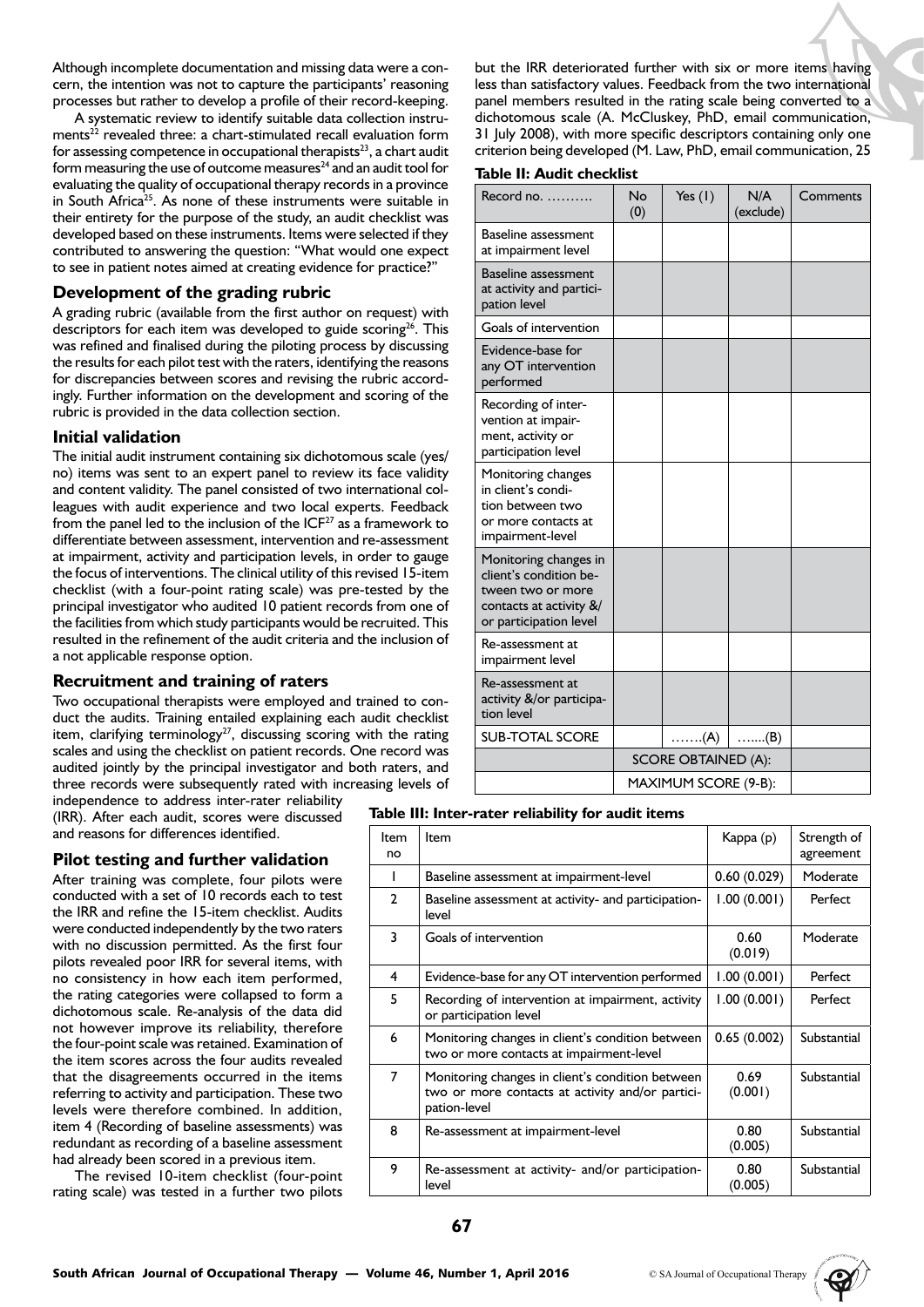August 2008). For example, to score yes for item 3, a goal had to be documented but did not have to be measurable. This revised checklist was tested again and Cohen's Kappa was computed with Stata statistical software, release 10. Landis and Koch's benchmarks for Kappa (Poor: <0.21; Fair: 0.21-0.40; Moderate: 0.41-0.60; Substantial: 0.61-0.80; Almost perfect:  $>$  0.81)<sup>28</sup> were used to judge the strength of agreement between raters. One item (Recording of intervention at impairment level) had poor IRR (kappa=-0.154, p=0.701) and was combined with another item (Recording of intervention at activity or participation level). The final audit checklist thus consisted of nine items (see *Table II*) each of which showed at least moderate agreement (kappa≥0.60) (see *Table III*).

#### **Data collection procedure**

Data collection commenced once participants had provided informed consent. Participants submitted a list of patients seen in the specified week and a random sample of five records was drawn from each list using the ROUND RAND command in Microsoft Excel. Participants were contacted by email or telephone to inform them of the records to be audited. If five or fewer patients were seen, all records on the list were audited. Arrangements were made to visit each facility and participants were requested to have the selected records available. Audits were conducted at participants' places of work, with the exception of one municipality where participants worked in different health facilities spanning a large geographical area. In this case, participants (n=5) provided photocopies of their patient records, removed identifying features to ensure anonymity, and either left them with the occupational therapy manager for collection by the principal investigator, or faxed them to the principal investigator.

On arrival at the audit venue, the principal investigator checked that all selected records were available. In a few cases, patient lists were not received before the audit and random selection had to be done on a laptop at the audit venue. The therapist was then advised of the records that were needed. Records that were unavailable on the day of the audit were photocopied by the participant and faxed to the principal investigator later. To ensure confidentiality, all identifying information was deleted from faxed records and only initials were used to ensure that the record appeared on the randomised selection list.

Records were audited with the validated audit checklist by one of the two research assistants trained during the piloting phase. The grading rubric was used to guide scoring. The principal investigator checked all audits to verify that raters applied the criteria in the grading rubric to allocate scores. Items in the audit checklist were given a score of 0 (not evident in the record), 1 (item evident in the record) or not applicable. Items were deemed not applicable when it was not appropriate to include them. For example, if the client had not yet been discharged a final assessment would not have been expected. The maximum score was nine, unless items were rated as not applicable in which case the total possible score was calculated by subtracting the number of not applicable items from nine. Discrepancies in scoring between the rater and principal investigator were discussed until consensus was reached.

#### **Data management**

Data were entered into Microsoft Excel by one of the research assistants and double checked for accuracy by the principal investigator. Data were captured after each facility audit. Participant's study numbers were used during data entry to ensure confidentiality. Data were stored securely throughout the study.

#### **Data analysis**

Data were exported into, and analysed with, STATISTICA 12. Measures of central tendency and dispersion were determined for all descriptive variables. Categories were combined if there were few responses. This was done for work setting (both were combined with urban as the therapist was likely to have contact with other colleagues) and qualification level (all postgraduate qualifications were combined into a single category). Practice areas were collapsed into five groups: mental health, neuromusculoskeletal, paediatrics, work and combination. Audit scores for each record

were calculated by adding the total number of yes responses and converting them to percentages. Median audit scores were used since the scores were ordinal. Ranges were calculated for the total number of records audited per participant. To identify trends in the contents of patient records, frequencies and proportions were computed for each audit item across all records  $(n=240)$ .

As data were not normally distributed, non-parametric statistics were used throughout.The Kruskal-Wallis H-test or Mann-Whitney U-Test was conducted to determine whether there were significant differences between descriptive variables and median audit scores. Mann-Whitney tests whether there is a relationship between two groups when one is dichotomous and the other is at least ordinal, while Kruskal-Wallis tests whether there is a difference in the medians between three or more groups<sup>29</sup>. To discover the factors that impacted on the quality of patient records (audit score), Spearman's rank order correlation was computed to determine whether there was a correlation between audit score and numerical variables (age, years of experience and number of clients per month). Two-sided significance tests were used throughout.

#### **Ethical considerations**

Ethical approval was obtained from the University of Cape Town Health Sciences Faculty Human Research Ethics Committee (REC REF: 259/2006) and the Western Cape Provincial Department of Health (Ref. 19/18/RP37/2008). Letters were sent to medical superintendents or senior managers at the facilities in which occupational therapists agreed to participate to inform them about the study and obtain their support. Informed consent was obtained from all participants prior to the start of the study. Participants were allocated study numbers to ensure anonymity. As existing records were used for the audit, patient care was not compromised. Patient privacy was protected by using numbers rather than names on audit checklists. Audit checklists were numbered prior to data collection to ensure patient anonymity. Although the research assistants conducting the audit would not usually have had access to patient records, the use of numbers rather than names ensured that confidentiality was maintained as far as possible. The audit should not, therefore, have exposed patients to additional harm.

# **RESULTS**

Of the 89 potential participants, 12 did not meet the inclusion criteria, thus 77 were eligible. Forty-nine agreed to participate (63.6%) and 28 declined due to time pressures (n=16), lack of interest (n=3) and failure to submit a consent form (n=2) (see *Table IV*). Seven participants did not disclose their reasons for declining. In total, 240 records were audited at 15 sites. Most participants submitted five records for audit (46/49, 93.9%). Three had fewer than five records audited, because they had either not seen five different patients in the selected week or the record was unavailable<sup>b</sup> at the time of the audit. Although it was possible that participants could have made changes

| Failed to meet inclusion criteria $(n=12)$                   | No. of participants |
|--------------------------------------------------------------|---------------------|
| Leaving employ of DOH                                        | 8                   |
| Maternity leave                                              | 2                   |
| Worked $>115$ km from Cape Town                              | 2                   |
| Declined $(n=28)$                                            |                     |
| Time pressures                                               | 16                  |
| Lack of interest                                             | 3                   |
| Forgot to submit consent/ thought too late<br>to participate | 2                   |
| Unknown                                                      |                     |

**b** Records were in the doctor's office or being used by other members of the multi-disciplinary team at the time of the audit.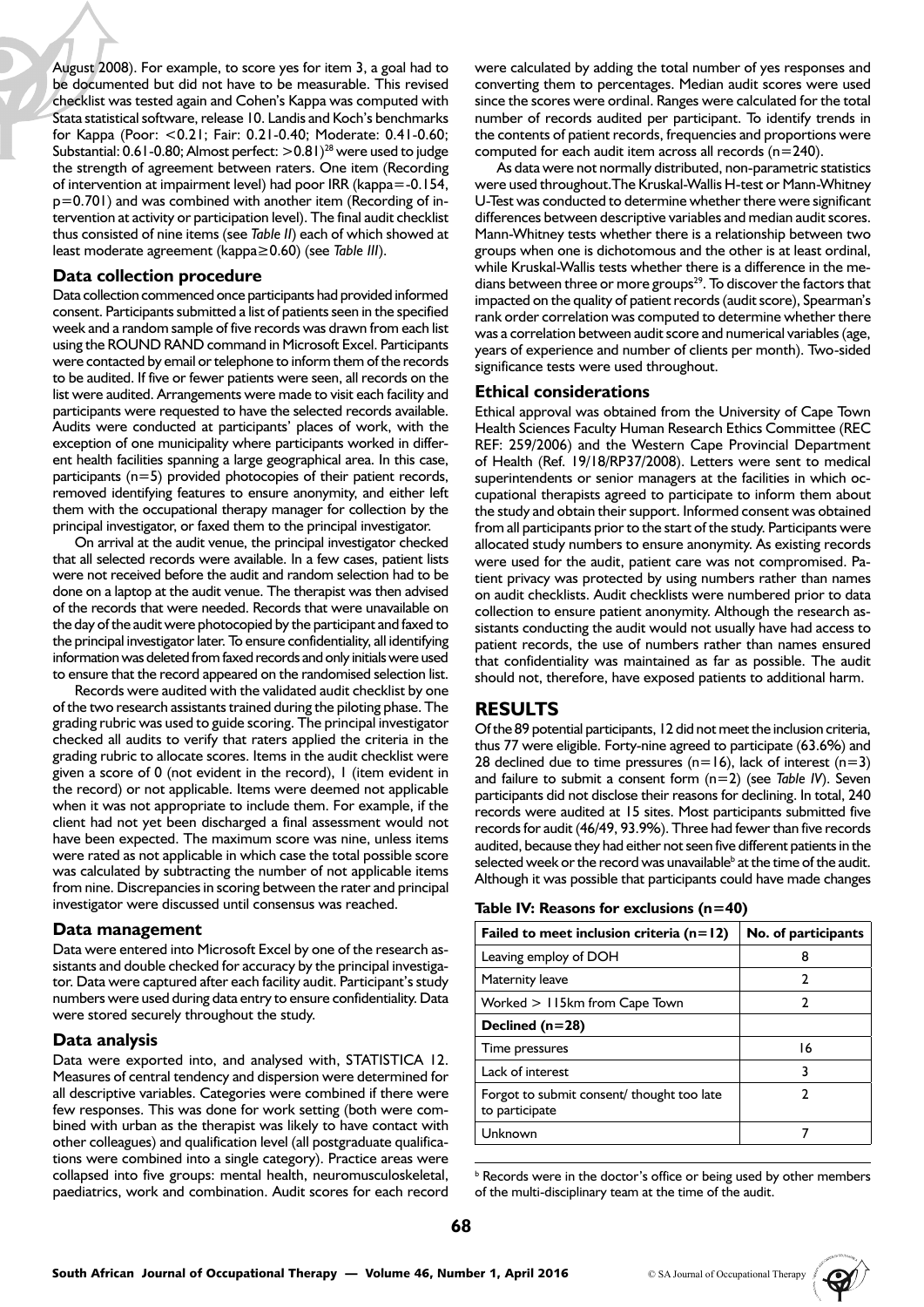to their records prior to the audit, there was no evidence of this.

#### **Demographic and practice characteristics**

A comparison of the number of participants in the sample and population per facility type is available in *Table V* to enable a judg-

| Table V: Participant details $(n=49)$ compared with the |  |  |
|---------------------------------------------------------|--|--|
| population (N=89)                                       |  |  |

| Type of<br>facility                   | <b>Facilities</b><br>No. | <b>Clinicians</b><br>in sample<br>No. (%) | Clinicians in<br>population<br>No. (%) | <b>Proportion of</b><br>population in<br>sample |
|---------------------------------------|--------------------------|-------------------------------------------|----------------------------------------|-------------------------------------------------|
| Level $3/$<br>central<br>hospital     | 3                        | 22 (44.9)                                 | 31(34.8)                               | 71.0                                            |
| Level $2/$<br>regional<br>hospital    | 3                        | 5(10.2)                                   | 5(5.6)                                 | 100.0                                           |
| <b>District</b><br>health<br>services | 52                       | 8(16.3)                                   | 21(23.6)                               | 38.1                                            |
| Spe-<br>cialised<br>services          | 4                        | 14(28.6)                                  | 32(40.0)                               | 43.8                                            |
| Total                                 | 62                       | 49 (100.0)                                | 89 (100.0)                             |                                                 |



| <b>Variable</b>        | <b>Median (Range)</b> |  |  |  |
|------------------------|-----------------------|--|--|--|
| Age (years)            | 28.0 (22.0-50.0)      |  |  |  |
| Experience (years)     | $5.0(0.5-31.0)$       |  |  |  |
| No. clients per month* | 60.0 (10.0-220.0)     |  |  |  |
| Gender                 | No. (%)               |  |  |  |
| Male                   | 2(4.1)                |  |  |  |
| Female                 | 47 (95.9)             |  |  |  |
| Total                  | 49 (100.0)            |  |  |  |
| Qualification          |                       |  |  |  |
| Undergraduate          | 43 (87.8)             |  |  |  |
| Postgraduate           | 6(12.2)               |  |  |  |
| Total                  | 49 (100.0)            |  |  |  |
| Level of care          |                       |  |  |  |
| Primary                | 9(18.4)               |  |  |  |
| Secondary              | 12(24.5)              |  |  |  |
| <b>Tertiary</b>        | 20 (40.8)             |  |  |  |
| $> 1$ level            | 8(16.3)               |  |  |  |
| Total                  | 49 (100.0)            |  |  |  |
| Place                  |                       |  |  |  |
| Urban                  | 43 (87.8)             |  |  |  |
| Rural                  | 6(12.2)               |  |  |  |
| Total                  | 49 (100)              |  |  |  |
| Practice area          |                       |  |  |  |
| Mental health          | 6(12.2)               |  |  |  |
| Neuromusculoskeletal   | 14 (28.6)             |  |  |  |
| Paediatrics            | 7(14.3)               |  |  |  |
| Work                   | 5(10.2)               |  |  |  |
| Combination            | 17(34.7)              |  |  |  |
| Total                  | 49 (100.0)            |  |  |  |

ment to be made about the representation of the sample. Less than 50% of the population of occupational therapists in district health and specialised services participated.

Participants' median age was 28.0 (Range: 22.0-50.0) years and median experience was 5.0 (Range: 0.5-31.0) years. Most participants were female (95.9%) and had only an undergraduate qualification (87.8%). Slightly less than half worked in tertiary facilities (40.8%) with most participants being based in urban areas (87.8%) (refer to *Table VI*).

### **Audit of patient records**

The overall performance per audit item is shown in *Figure 1*. Most records documented information about the intervention provided and changes in the patient at impairment and/or activity and participation levels. Few records included baseline assessment or re-assessment data, occupational therapy goals or mention of an evidence-base for the intervention.



B/line-imp: Baseline assessment at impairment level; B/line-A&P: Baseline assessment at activity and participation level;

Monitor-imp: Monitoring changes in client's condition at impairment-level; Monitor-A&P: Monitoring changes in client's condition at activity and/or participation-level; Reassess-imp: Re-assessment at impairment-level; Reassess-A&P: Re-assessment at activity- and/or participation-level

#### **Figure 1: Proportion of responses per audit item (n=240)**

The median overall audit percentage score was 40.0% (Range: 13.7-76.0%). Median audit percentages for qualification level, setting, level of care and practice area are shown in *Table VII*. There

#### **Table VII: Audit percentage scores by descriptive variable (n = 49)**

| Variable             | No. | Median audit % (Range) |  |  |  |  |
|----------------------|-----|------------------------|--|--|--|--|
| Qualification level  |     |                        |  |  |  |  |
| Diploma/Bachelors    | 43  | 40.0 (13.7-76.0)       |  |  |  |  |
| Postgraduate         | 6   | 43.4 (30.2-60.0)       |  |  |  |  |
| Setting              |     |                        |  |  |  |  |
| Urban                | 43  | 42.9 (22.7-76.0)       |  |  |  |  |
| Rural                | 6   | 22.9 (13.7-35.4)       |  |  |  |  |
| Level of care        |     |                        |  |  |  |  |
| Tertiary             | 20  | 42.9 (24.0-76.0)       |  |  |  |  |
| Secondary            | 12  | 40.8 (22.7-56.8)       |  |  |  |  |
| Primary              | 9   | 32.6 (13.7-52.7)       |  |  |  |  |
| $>$ I level          | 8   | 43.9 (34.6-54.6)       |  |  |  |  |
| Practice area        |     |                        |  |  |  |  |
| Work practice        | 5   | 60.0 (56.0-76.0)       |  |  |  |  |
| Neuromusculoskeletal | 4   | 46.5 (22.7-56.8)       |  |  |  |  |
| Mental health        | 6   | 38.5 (30.5-48.6)       |  |  |  |  |
| Paediatrics          | 7   | 39.0 (31.4-43.4)       |  |  |  |  |
| Combination          | 17  | 35.4 (13.7-52.4)       |  |  |  |  |

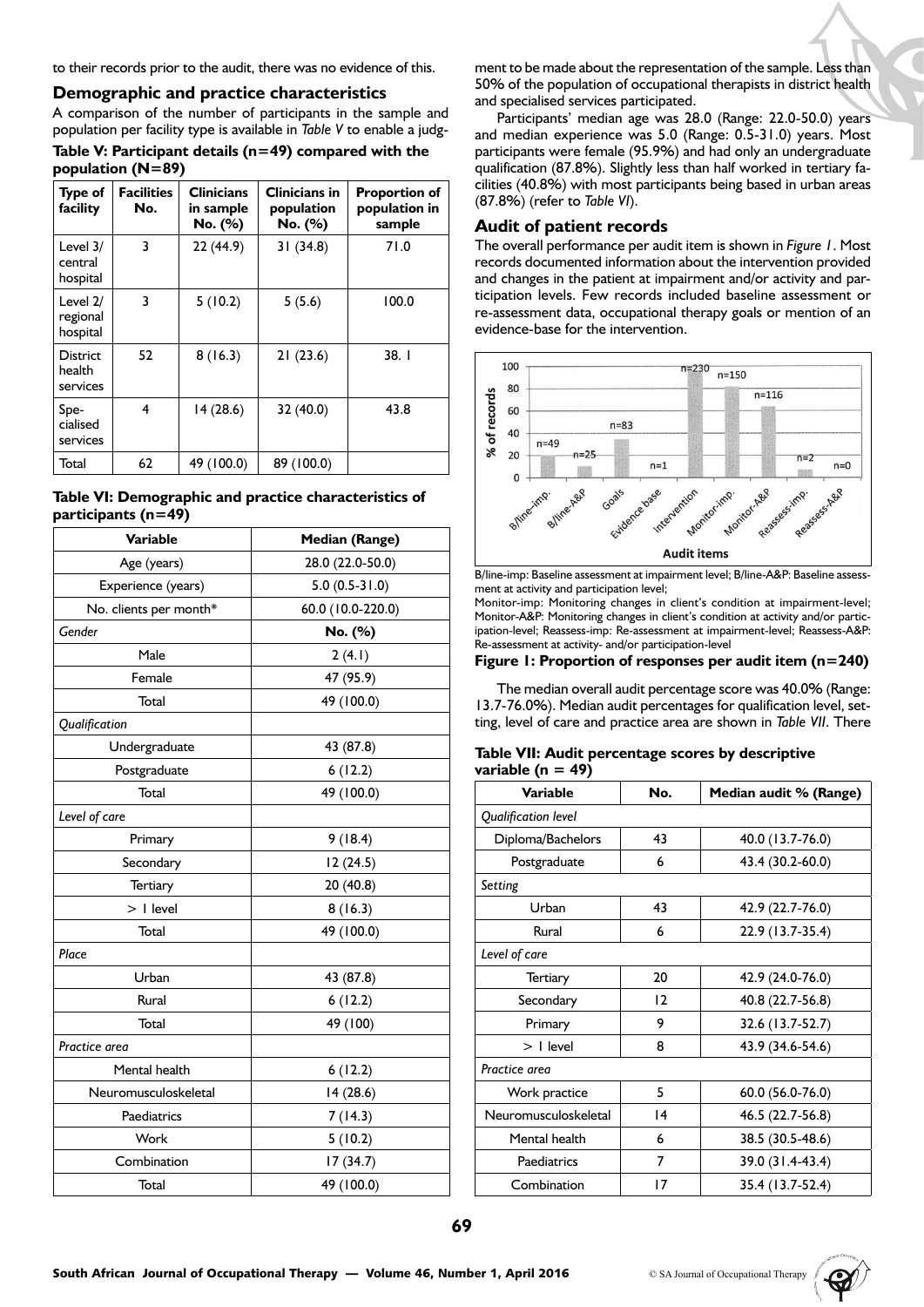were wide ranges in scores across all variables. Audit scores were lowest in rural areas, at primary level and for participants working in a combination of areas. In terms of practice area, work obtained the highest median score.

There was a significant negative correlation between audit score and clients seen per month ( $r_s$ =-0.46, p<0.001). Correlations between audit score, years of experience and age were not significant. The difference in audit score for practice areas was significant ( $H=16.10$ ,  $p=0.003$ ) with work scoring significantly higher (median=60.0, range: 56.0-76.0) than the other areas. Audit scores were also significantly higher for participants in urban (median: 42.9, range: 22.7 – 76.0) compared to rural (median: 22.9, range: 13.7  $-$  35.4) settings ( $U=24.50$ , p<0.001). There were no significant differences in audit scores for qualification or level of care. Results for statistical tests are displayed in *Table VIII*. Significant p-values are indicated in bold.

|  |  |                                                 |  | Table VIII: Results for statistical tests for audit scores by |
|--|--|-------------------------------------------------|--|---------------------------------------------------------------|
|  |  | demographic and practice variables ( $n = 49$ ) |  |                                                               |

| Variable                                                                                                         | Median<br>audit score<br>(Range) | <b>Test</b><br>statistic | df | P value        |  |  |
|------------------------------------------------------------------------------------------------------------------|----------------------------------|--------------------------|----|----------------|--|--|
| Age                                                                                                              |                                  | $r = -0.06$              |    | 0.703          |  |  |
| Clients per month                                                                                                |                                  | $r = -0.46$              |    | < 0.001        |  |  |
| Years of experience                                                                                              |                                  | $r_s = 0.12$             |    | 0.401          |  |  |
| Practice area                                                                                                    |                                  | $H = 16.10$              | 4  | 0.003          |  |  |
| Mental health                                                                                                    | 38.5<br>$(30.5 - 48.6)$          |                          |    |                |  |  |
| Neuro-<br>musculoskeletal                                                                                        | 46.5<br>$(22.7 - 56.8)$          |                          |    |                |  |  |
| Paediatrics                                                                                                      | 39.0<br>$(31.4 - 43.4)$          |                          |    |                |  |  |
| Work                                                                                                             | 60.0<br>$(56.0 - 76.0)$          |                          |    |                |  |  |
| Combination                                                                                                      | 35.4<br>$(13.7 - 52.4)$          |                          |    |                |  |  |
| Level of care                                                                                                    |                                  | $H = 6.09$               | 3  | 0.108          |  |  |
| Tertiary                                                                                                         | 42.9<br>$(24.0 - 76.0)$          |                          |    |                |  |  |
| Secondary                                                                                                        | 40.8<br>$(22.7 - 56.8)$          |                          |    |                |  |  |
| Primary                                                                                                          | 32.6<br>$(13.7 - 52.7)$          |                          |    |                |  |  |
| $>$   level                                                                                                      | 43.9<br>$(34.6 - 54.6)$          |                          |    |                |  |  |
| Qualification level                                                                                              |                                  |                          |    |                |  |  |
| Undergraduate                                                                                                    | 40.0<br>$(13.7 - 76.0)$          | $U = 102.00$             |    | 0.429          |  |  |
| Postgraduate                                                                                                     | 43.4<br>$(30.2 - 60.0)$          |                          |    |                |  |  |
| Setting                                                                                                          |                                  |                          |    |                |  |  |
| Urban                                                                                                            | 42.9<br>$(22.7 - 76.0)$          | $U = 24.50$              |    | $\,<$<br>0.001 |  |  |
| Rural                                                                                                            | 22.9<br>$(13.7 - 35.4)$          |                          |    |                |  |  |
| $H =$ Kruskal-Wallis H-Test; $r_s =$ Spearman's Rank Order<br>Correlation Coefficient; $U =$ Mann-Whitney U-Test |                                  |                          |    |                |  |  |

# **DISCUSSION**

The low median audit scores reflect the generally poor quality of the content of the occupational therapy records audited in this study.

This not only limits the possibilities for creating evidence from the data available in patient records, it may have implications for the quality of care. Zegers et al<sup>30</sup> found an association between poor quality information in hospital patient records and higher rates of adverse events, and concluded that the quality of information may be a predictor of the quality of care. Incomplete documentation has been reported in other occupational therapy studies. For example, an audit of 46 occupational therapy stroke records at an academic hospital in South Africa revealed that all records were incomplete, leading the researchers' to express concern about the potential implications for patients, the hospital and the profession<sup>31</sup>. Similar limitations have been reported for occupational therapy records in schools for learners with special needs in the Western Cape of South Africa<sup>32</sup>. In the latter study, most information was recorded less than 50% of the time. In light of Tickle-Degnen's claim that "frequent and prospective documentation can aid session-by-session decision-making by demonstrating client response and change in a clear and concrete manner"6:435, the high number of incomplete records in the current study raises questions about the possible impact on occupational therapy practice.

Participants in the current study recorded information about patient intervention (95.8%) and monitored changes in the patient at impairment (81.5%) and/or activity and participation (63.7%) levels. The inadequate reporting of baseline assessments (impairment level: 20.4%; activity and participation level: 10.4%), reassessments (impairment level: 7.1%; activity and participation level: 0.0%), occupational therapy goals (34.6%) and evidence for the intervention (0.4%) echoes the findings of a South African study which identified limitations in documenting assessment information (reported in 15% of records), treatment plans (11%), treatment sessions (28%), and discharge information (13%)<sup>32</sup>. A second South African occupational therapy study found that only 9% of stroke records contained information about patient improvement (or lack thereof), and that evaluation and treatment was least documented (only 35% included an occupational therapy plan) $31$ . A Swedish study of community-based occupational therapists similarly revealed sparse recording of assessment (2%), treatment plans (2%), goals (6%), follow up (7%) and evaluation (1%) relating to prescribing technical aids<sup>16</sup>.

The sparse documentation of the evidence-base for intervention in the current study was not surprising considering that few clinicians in the Department of Health have access to evidence sources<sup>33,34</sup>. Davis et al<sup>10</sup> found that participants with access to evidence sources at work were more likely to cite evidence in their documentation ( $r=0.305$ ,  $p>0.01$ ). They further identified barriers to citing evidence in documentation, namely time limitations at work (55.6%), patient quota requirements (18.3%), not understanding the research (12.7%) and not knowing how to apply the outcomes of research to clients  $(12.7%)^{10}$ . It seems that including evidence in patient records may be more necessary under particular circumstances. For example, an American study found that although most occupational therapy respondents (63.5%) felt evidence should be included in documentation, it was considered most important to include when funding was at stake or when dictated by their department<sup>10</sup>. Thus, it may not be necessary or feasible for evidence to be cited in all occupational therapy records. The absence of a standard or model to guide practitioners in how to communicate evidence in clinical documentation is likely to be a strong factor influencing the dearth of recording such information<sup>10</sup>.

The practice of incomplete documentation is concerning considering that information on assessment, intervention (including goals), the patient's response to intervention and the outcome of the intervention are regarded as essential elements of occupational therapy patient documents<sup>4,6,12</sup>. Furthermore, the paucity in documenting baseline assessment and re-assessment information has implications for determining the outcomes of occupational therapy, and thus for establishing its evidence-base. While recording of assessment information is important, the type of assessments used need to be considered carefully so that relevant data are collected. To generate

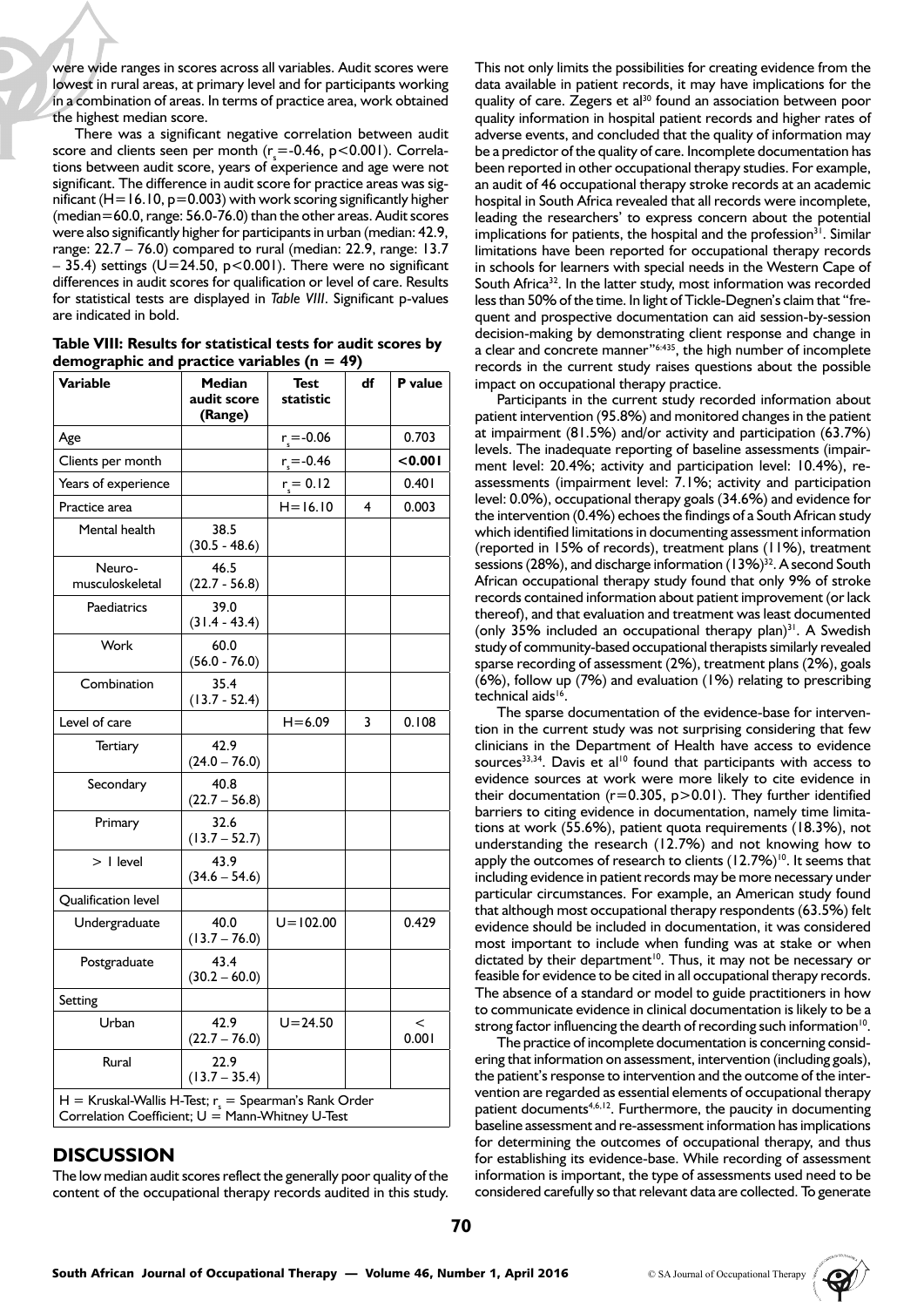high quality evidence for occupational therapy practice, assessments must be standardised and suitable for measuring occupational performance outcomes<sup>9</sup>. Failure to collect and document all necessary information will result in patient records that are not useful for creating evidence. In support of this statement, an analysis of the electronic records of mental health occupational therapists in the United Kingdom revealed few records with completed follow-up assessments and concluded that the possibilities for demonstrating changes in clinical outcomes across services was thus limited<sup>35</sup>.

The focus on impairment as opposed to activity and participation in the current study is not really surprising considering the dominant influence of the medical model within many Department of Health facilities in South Africa due to the quadruple burden of disease. It is, however, disturbing considering that occupational therapy is "concerned with promoting health and well being through occupation"36, and that "The primary goal of occupational therapy is to enable people to participate in the activities of everyday life"<sup>36</sup>. The limited recording of activity and participation in the current study echoes that of a Swedish study that similarly found inadequate documentation of occupational performance (activity and participation) (7%,  $n=182$ ) in occupational therapy records<sup>16</sup>. This may be due to occupational therapists adjusting their documentation by using medical language to be more respected in the multi-disciplinary team, and omitting the language of occupation and occupational performance<sup>11</sup>. In contrast to this, a second Swedish study found that although few occupational therapy records were complete, the majority captured activity and participation<sup>37</sup>. A United Kingdom review of the occupational therapy service within a National Health Service Trust likewise found that records focussed on activities of daily living<sup>38</sup> (an aspect of activity and participation). The poor representation of the main focus of occupational therapy in the records audited in the current study may have potentially serious consequences for the development of the profession and thus requires further investigation.

Possible reasons for incomplete occupational therapy patient records have been discussed in previous studies. Rischmuller and Franzsen<sup>32</sup> attributed the gaps in occupational therapy records to several factors, including the roles and expectations of occupational therapists, lack of accountability and the absence of clear guidelines<sup>32</sup>. As in the study by Lundgren Pierre and Sonn<sup>11</sup>, it is possible that the HPCSA requirement for records to be as short and concise as possible caused difficulties for the participants who, in adhering to this requirement, omitted information that is important in occupational therapy. It is also possible that the underground nature of occupational therapy practice (the parts of practice that are not documented but are highly valued and form an integral part of the clinical reasoning process) may have resulted in the study participants not documenting all they knew about a patient<sup>39</sup>. Occupational therapists seem to consider more than purely legal and ethical aspects when rating their satisfaction with their patient records. For example, Lundgren Pierre found that even when the occupational therapists followed the occupational therapy process to document their practice, some were dissatisfied with their records because they were "uncertain about putting words to or naming some aspects of the professional assessments, the small things going on all day long, intertwined in legitimate tools and well-defined professional tasks, although they valued them highly"40:174. Lastly, due to the short-term nature of many of the facilities where participants in the current study were employed, priority may have been given to interventions to enable patients to be independent at home once discharged which may have prevented participants from conducting formal baseline assessments and re-assessments. Thus, documenting all the aspects contained in the audit checklist may not have been feasible in these settings, however desirable they may be.

Exploration of the factors that influenced the quality of the records in the current study showed that practice area, place of work (urban/rural) and the number of clients seen per month played a role. The fact that records in the area of work scored significantly higher than those in other areas  $(H=16.10, p=0.003)$ 

is probably because these records are often used for medico-legal purposes, and are therefore open to closer scrutiny. One explanation for therapists in urban settings obtaining significantly higher median audit scores than their counterparts in rural settings, may be due to the former having greater access to resources in terms of academic literature as well as supervision and support structures. The finding that the level of care had no bearing on the quality of records supports a previous study that likewise found no relationship between these variables<sup>25</sup>. We hypothesised that therapists with a postgraduate qualification may be more inclined to document their practice in more detail. This was however not the case as the median audit scores were similar (postgraduate: 43.4%; undergraduate 40.0%) and the results of the Mann-Whitney Test were not significant ( $U=102.00$ ; p=0.429). This may have been due to the small sample size for postgraduate qualifications ( $n=6$ ). It may also be that postgraduate coursework programmes do not include documentation as part of the curriculum.

Responsibility for ensuring that the content of records reflects the core values of occupational therapy rests with the profession. It is encouraging to note therefore, that some occupational therapy departments have developed their own documents outlining the domains of occupational therapy and that these concepts are reflected in their documentation (E. Williams, email communication, 23 September 2015). In the current context of quality improvement initiatives within the Department of Health, occupational therapists will need to be increasingly accountable for what they document in patient records. As part of the NCS, medical records, including those of occupational therapy, will be audited. Although the audit checklist that will be used focusses primarily on services provided by doctors and nurses, much of the general information is appropriate for occupational therapy records. The quality assurance programme implemented by the Gauteng Department of Health includes an audit tool for evaluating the standard of record keeping by allied health professions<sup>41</sup>. The tool is framed within the ICF and the items reflect the type of information outlined in occupational therapy documentation guidelines developed elsewhere $4,12$ . This holds great promise for gathering data that can be used to create evidence that is context-specific and relevant for occupational therapy practice in South Africa.

# **STRENGTHS AND LIMITATIONS OF THE STUDY**

This is the first study to document the content of occupational therapy records in South Africa from the perspective of practicebased evidence. It provides an overall picture of the content of occupational therapy records and gives some direction as to what the profession should consider in terms of documentation guidelines. Strategies that strengthened the quality of the data included pilot testing of the audit instrument until adequate IRR was achieved, training of the raters, double-checking audit ratings and data entry for accuracy, and use of objective criteria to evaluate records and guide raters (grading rubric).

A limitation is the inclusion of participants employed at Department of Health facilities in one province of South Africa and the under-representation of participants from district health and specialised services. The findings can therefore not be generalised to all occupational therapists employed by the Department of Health nor can they be applied to occupational therapists in other sectors, such as private practice, education or non-profit organisations.

# **IMPLICATIONS AND RECOMMENDATIONS**

Several implications for practice, education and research emerge from this study.

#### **Practice**

The overall poor quality of the records audited in this study has serious ethical and legal implications. It also impacts the occupa-

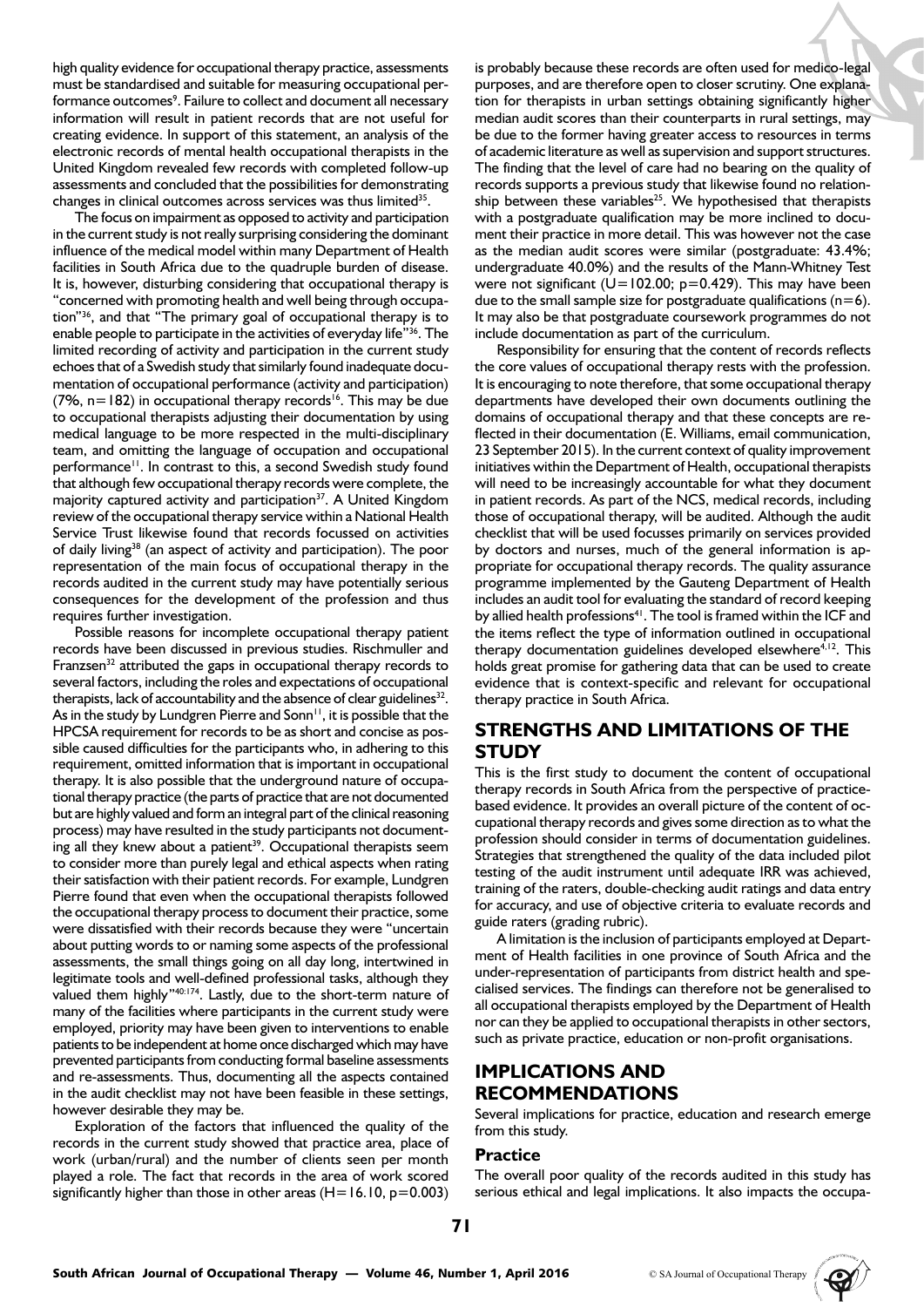tional therapy contribution within the multi-disciplinary team. The fact that the quality of the records decreased as patient numbers increased points to the need for more effective human resource planning to provide sufficient time for accurate and thorough patient record keeping. Of concern is the lack of congruence between the information documented in the records, and the core philosophy of occupational therapy. Failure to document practice that reflects the unique contribution of occupational therapy could affect funding of occupational therapy services.

The occupational therapy profession is missing an opportunity to use data from patient records as evidence for practice. It would be valuable for the profession to devise a guideline for documentation that reflects the core values of the profession, and to develop criteria for information that should be included routinely in patient records for adoption across sectors. This would need to be reflected in the record keeping audit tools used across the country. Moving from written records to electronic records may facilitate easier retrieval of patient information for synthesis and analysis purposes.

#### **Education**

The high rate of incomplete documentation points to a need for strengthening education around documentation at both undergraduate and postgraduate levels. Undergraduate students need to understand the record keeping requirements set out in the HPCSA ethical rules and be given sufficient opportunities to develop basic competence in writing patient records. In-service training covering good documentation practices should be routinely included as part of continuous professional development programmes to improve the quality of occupational therapy patient records.

#### **Research**

Further investigation should be undertaken to determine the underlying reasons for poor record keeping and to understand how and why therapists choose to document what they do. Viable ways for documenting occupational therapy practice should be developed. This should ideally be a partnership between clinicians and academics so that a practical and realistic method is devised that has potential for use in research to support practice and develop the profession.

# **CONCLUSION**

The current study reiterates Rischmuller and Franzsen's<sup>32</sup> conclusion that occupational therapists are not meeting the requirements for record keeping laid down by the HPCSA. It is also clear that an evidence-based approach to occupational therapy documentation is currently not in use, and as a result the data cannot be used to produce evidence. The generally poor quality of occupational therapy progress notes is concerning in light of ethical standards and the imperative for occupational therapy to demonstrate its effectiveness. The lack of emphasis on occupational performance as opposed to performance components may reflect a failure of occupational therapists to adopt a client-centred approach that focuses on patient needs in everyday life. There is an urgent need to raise awareness about the importance of accurate and complete documentation and to devise manageable ways for occupational therapists to document their practice consistently and in line with occupational therapy core values.

# **ACKNOWLEDGEMENTS**

Sincere appreciation is extended to the study participants and to Drs Mary Law and Annie McCluskey who generously provided expert guidance.

This research was funded by the National Research Foundation (TTK2006041900018) and the Faculty of Health Sciences University Research Committee, University of Cape Town.

# **REFERENCES**

Health Professions Council of South Africa. Guidelines of good practice in the health care professions. Ethical and professional rules of the Health Professions Council of South Africa as promulgated in Government Gazette R717/2006 Pretoria: Health Professions Council of South Africa, 2008. <http://www.hpcsa.co.za/Uploads/ editor/UserFiles/downloads/conduct\_ethics/rules/generic\_ethical rules/booklet 2 generic ethical rules with anexures.pdf> (14 April 2015)

- 2. Health Professions Council of South Africa. Guidelines on the keeping of patient records. Booklet 14. Pretoria: Health Professions Council of South Africa, 2008. (14 April 2015)
- Republic of South Africa Department of Health. Towards quality care for patients. National Core Standards for Health establishments in South Africa. Tshwane: Department of Health, 2012.
- 4. College of Occupational Therapists of Ontario. Standards for record keeping<http://www.coto.org/pdf/COTO\_Standards\_Record-Keeping\_2008.pdf>: 2008. (6 Oct 2015).
- Sames K. Documenting occupational therapy practice. 2nd ed. Boston: Pearson, 2010.
- 6. Tickle-Degnen L. Monitoring and documenting evidence during assessment and intervention. American Journal of Occupational Therapy, 2000; 54: 434-6.
- 7. Meriano C and Latella D. Occupational therapy interventions. Function and occupations. Thorofare: SLACK, 2007.
- 8. Margison F, McGrath G, Barkham M, Clark J, Audin K, Connell J and Evans C. Measurement and psychotherapy: Evidence-based practice and practice-based evidence. British Journal of Psychiatry, 2000; 177: 123-30.
- 9. Sherwood W. Good intentions POTS keynote address. Focus, 2011; 2: 1-5.
- 10. Davis J, Zayat E, Urton M, Belgum A and Hill M. Communicating evidence in clinical documentation. Australian Journal of Occupational Therapy. 2008; 55: 249-255.
- 11. Lundgren Pierre B and Sonn U. Occupational therapy as documented in patients' records. Part II. What is proper documentation? Contradictions and aspects of concern from the perspective of OTs. Scandinavian Journal of Occupational Therapy, 1999; 6: 3-10.
- 12. Clark G and Youngstrom M. Guidelines for documentation of occupational therapy. American Journal of Occupational Therapy, 2008; 62: 684-90.
- 13. Jennett P, Scott S, Atkinson M, Crutcher R, Hogan D, Elford R, MacCannell K and Baumber J. Patient charts and physician office management decisions: chart audit and chart stimulated recall [Abstract]. Journal of Continuing Education in the Health Professions, 1995; 15: 31-9.
- 14. Jennett P and Affleck L. Chart audit and chart-stimulated recall as methods of needs assessment in continuing professional health education [Abstract]. Journal of Continuing Education in the Health Professions, 1998; 18: 163-71.
- 15. Sasaru S, Sheward Y and Sasaru S. Audit in allied health professional practice. In: Clouston T and Westcott L, (eds.). Working in health and social care. An introduction for allied health professionals. Edinburgh: Elsevier Churchill Livingstone, 2005, p. 145-60.
- 16. Hedberg-Kristensson and Iwarsson S. Documentation quality in occupational therapy patient records: focusing on the technical aid prescription process. Scandinavian Journal of Occupational Therapy, 2003; 10: 72-80.
- 17. World Health Organization. Towards a common language for functioning, disability and health. International classification of functioning, disability and health. Geneva: World Health Organization, 2002.
- 18. Bynner J. Cross-sectional survey. The SAGE Dictionary of Social Research Methods. SAGE Publications, Ltd. London, England: SAGE Publications, Ltd, p.53-5.
- 19. MOTH Forum. Draft Constitution. Metro Occupational Therapy in Health Forum, Cape Town, 2008.
- 20. Goulet F, Jacques A, Gagnon R, Bourbeau D, Laberge D, Melanson J, Ménard C, Racette P and Rivest R. Performance assessment. Family physicians in Montreal meet the mark! Canadian Journal of Family Physicians, 2002; 48: 1337-44.
- 21. Bowling A. Research methods in health. Investigating health and health services. 3rd ed. Berkshire: Open University Press, 2009.
- 22. Buchanan H. Evidence-based practice in occupational therapy in South Africa and the Western Cape. Department of Health and Rehabilitation Sciences. Cape Town: University of Cape Town, 2011.
- 23. Salvatori P and Ward M. Development of a tool to measure clinical